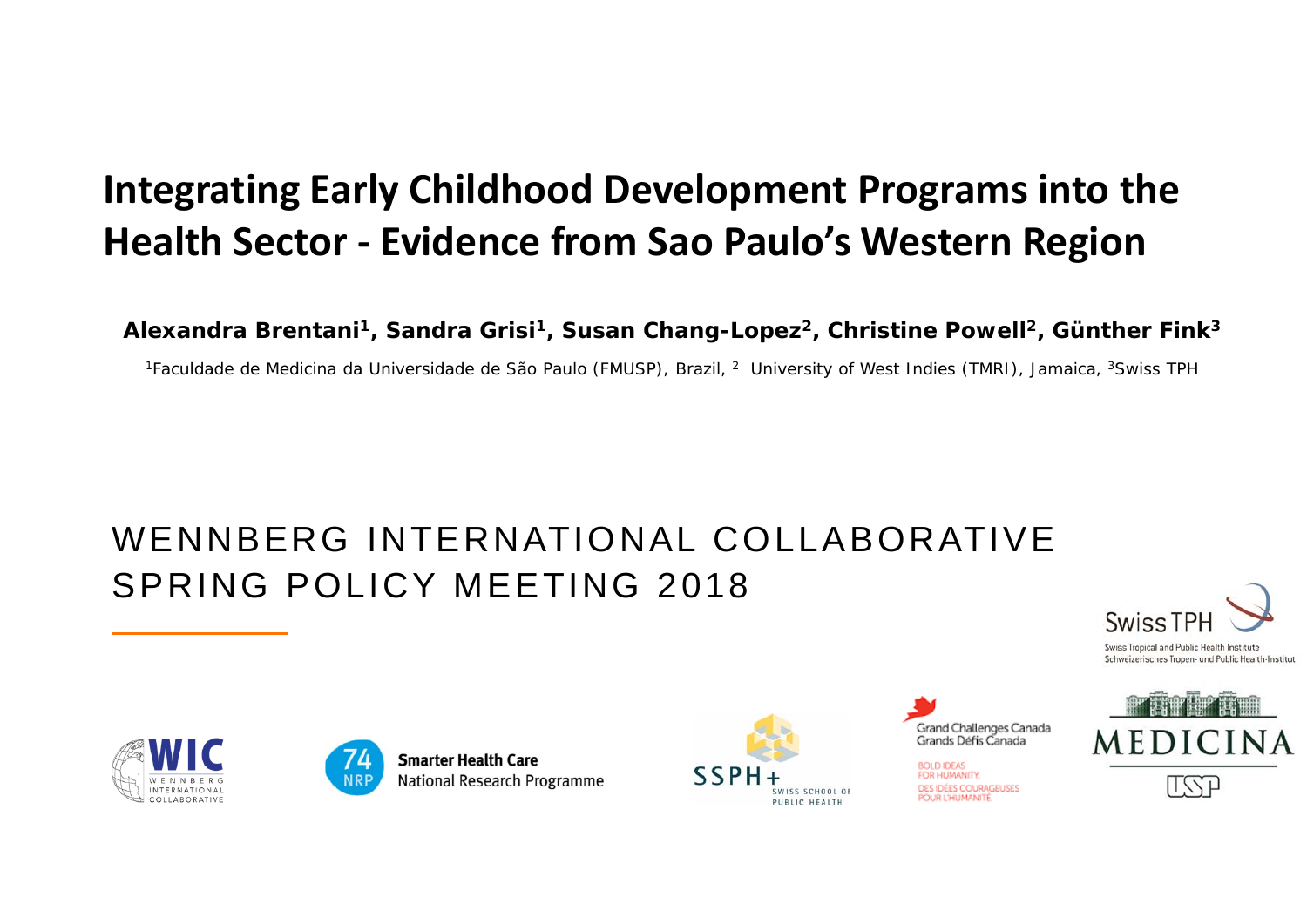## Background

- A estimated 250 million children in low- and middle income countries currently do not reach their developmental potential
- $\bullet$  Delays in early childhood development have been shown to be highly predictive of later life outcomes, including height, schooling, income and health
- Early childhood care and education have been increasingly recognized as the most effective tools to ensure children get the care and learning opportunities they need (SDG 4.2)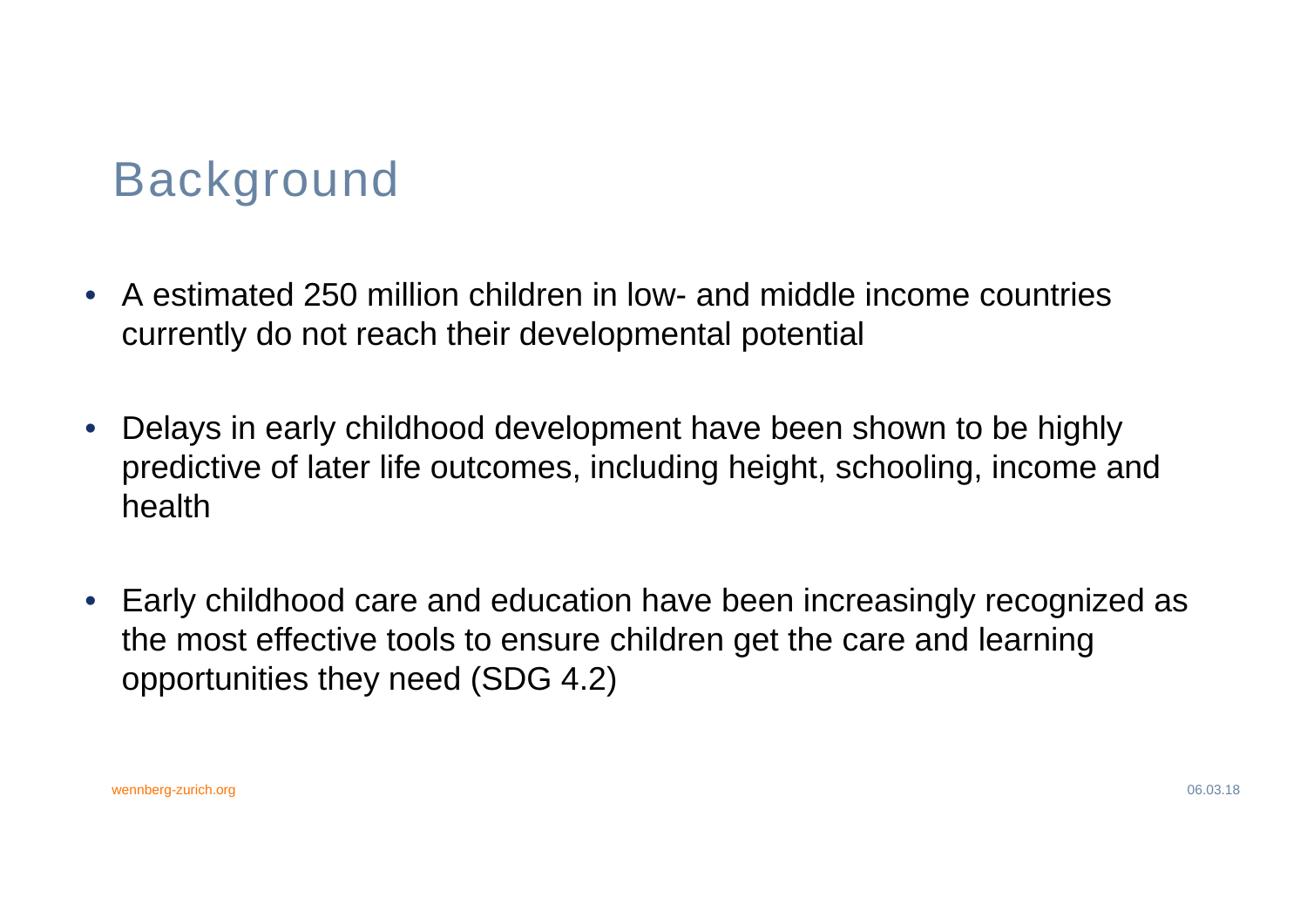## Background

- $\bullet$  While center-based ECCE is generally used for children ages 3 and older, home-visiting programs are currently considered most effective for improving ECD under age 3
- • Home visiting programs typically contain both a health and a nutritional component so that governments operate these programs through their health sectors
- • How to best integrate these programs into existing health systems is not obvious  $\rightarrow$  we set up an RCT to investigate this empirically in the urban setting of Sao Paulo, Brazil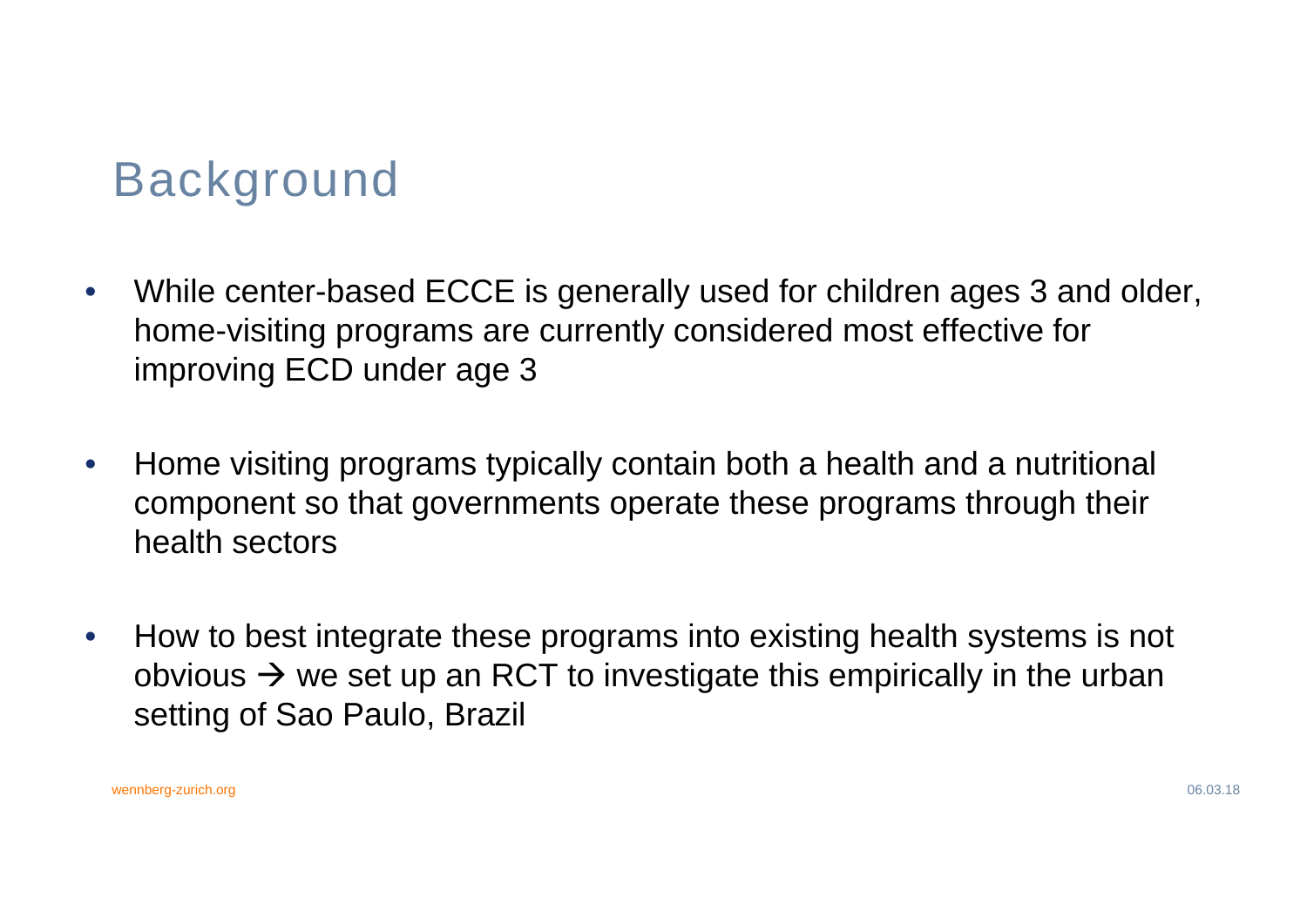

- 
- 1 hospital
- 7 primary health care units
- 31 Family Health Teams (goal 51)

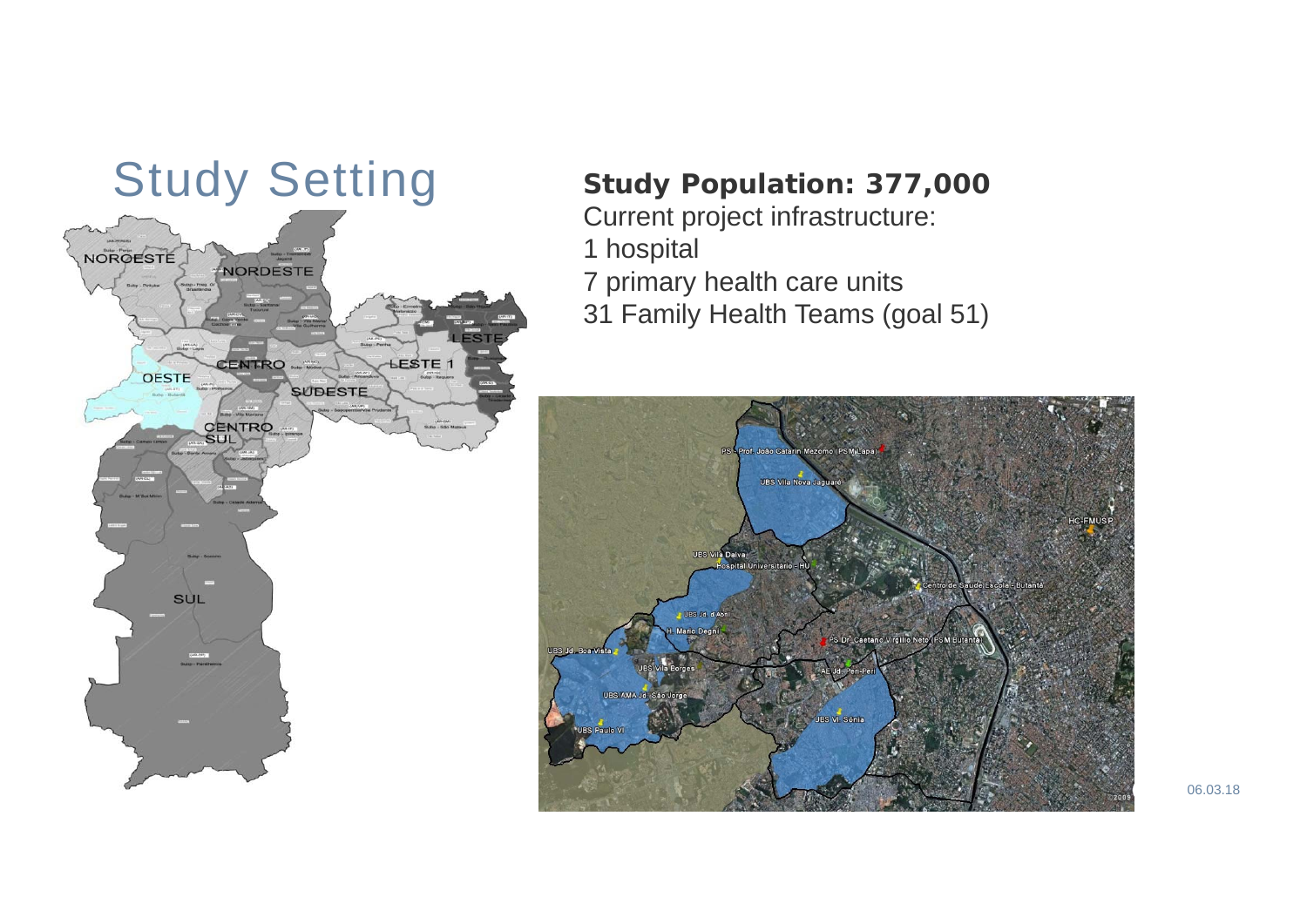# The Butantã-Jaguaré Region



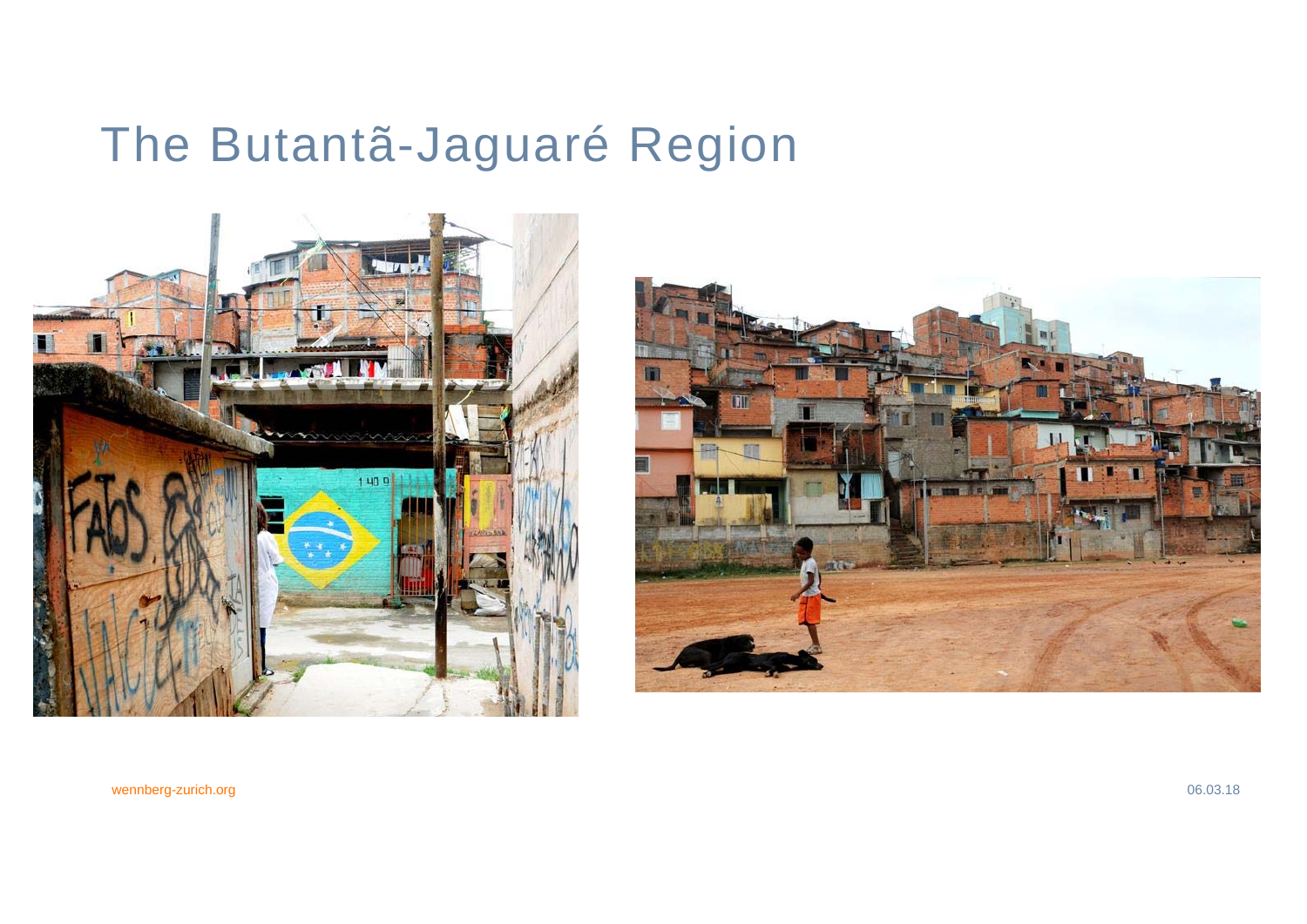# The Experiment

- $\bullet$ 800 randomly selected mother-child dyads enrolled in intervention study
- $\bullet$  Randomly assigned to one of 3 arms:
	- 1. Control
	- 2. Home visits through Child Development Agents (CDAs)
	- 3. Home visits through community health workers

### **Which platform is most effective and which one is most cost-effective?**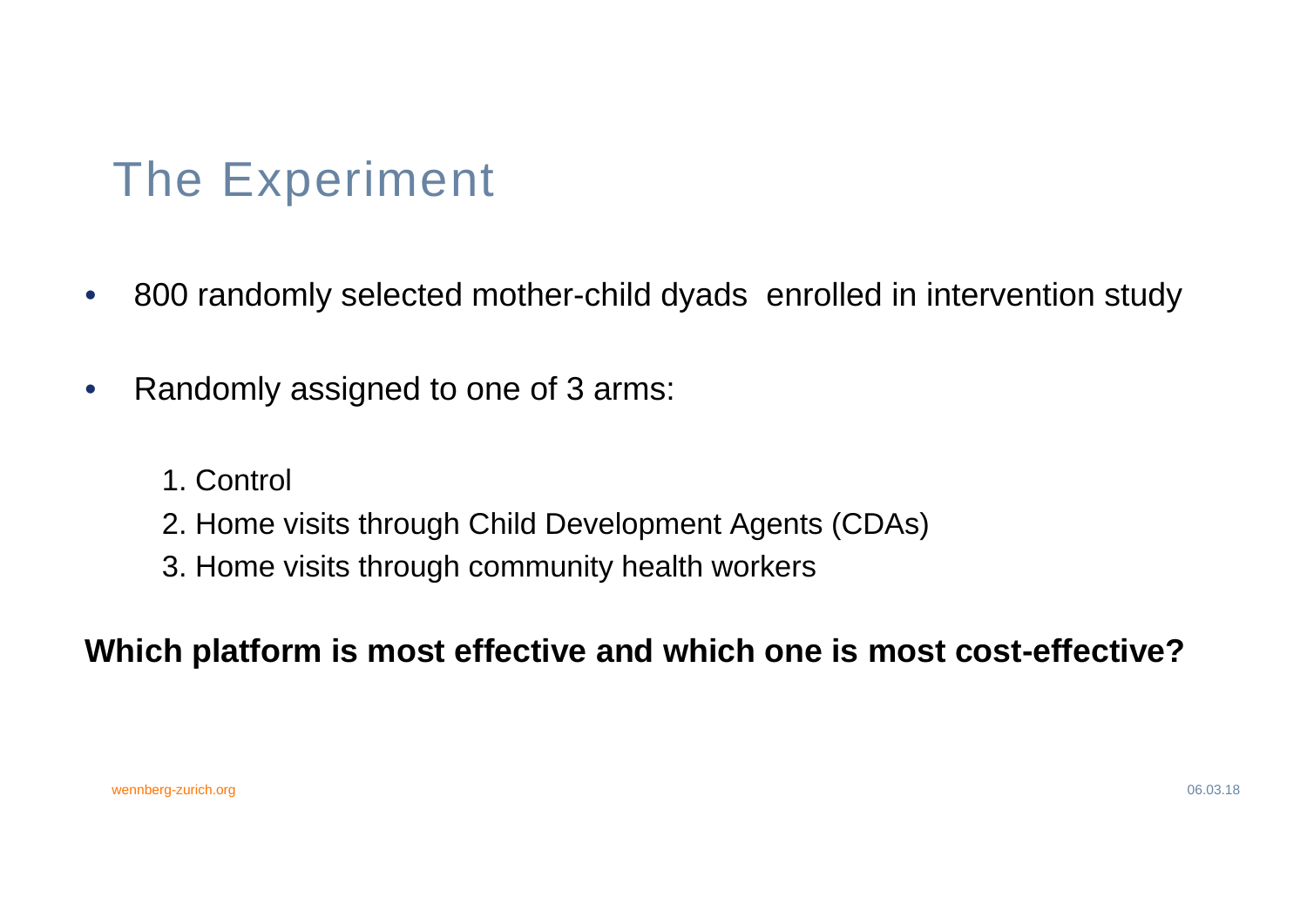### Results – Per Protocol Analysis

|                     | <b>PRIDI z-</b><br>score | <b>CREDI</b><br>cognition<br>z-score | Height for age<br>z-score | <b>Weight for age</b><br>z-score |
|---------------------|--------------------------|--------------------------------------|---------------------------|----------------------------------|
| Home visiting       |                          |                                      |                           |                                  |
| program             | $0.249*$                 | $0.300**$                            | $0.254*$                  | $0.236*$                         |
|                     | (0.08)                   | (0.01)                               | (0.08)                    | (0.06)                           |
| <b>Observations</b> | 447                      | 507                                  | 481                       | 479                              |
| R-squared           | 0.165                    | 0.108                                | 0.255                     | 0.214                            |

Notes: All estimates are z-score differences, and include full set of baseline controls. Pvalues in parentheses.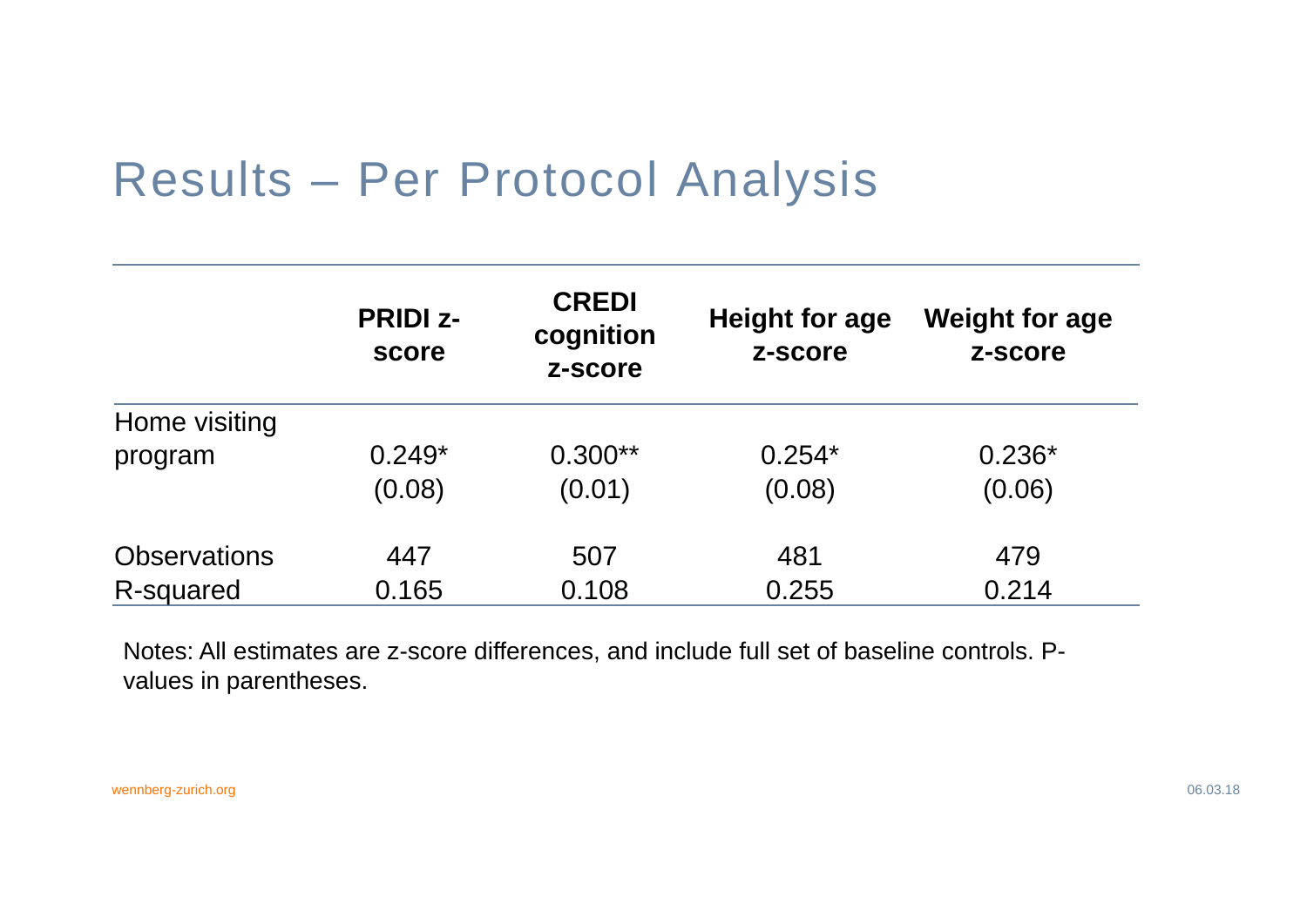### Compliance with Home Visitation Schedules



**Mean number of visits: 16.9**

#### **Mean number of visits: 2.1**

wennberg-zurich.org 06.03.18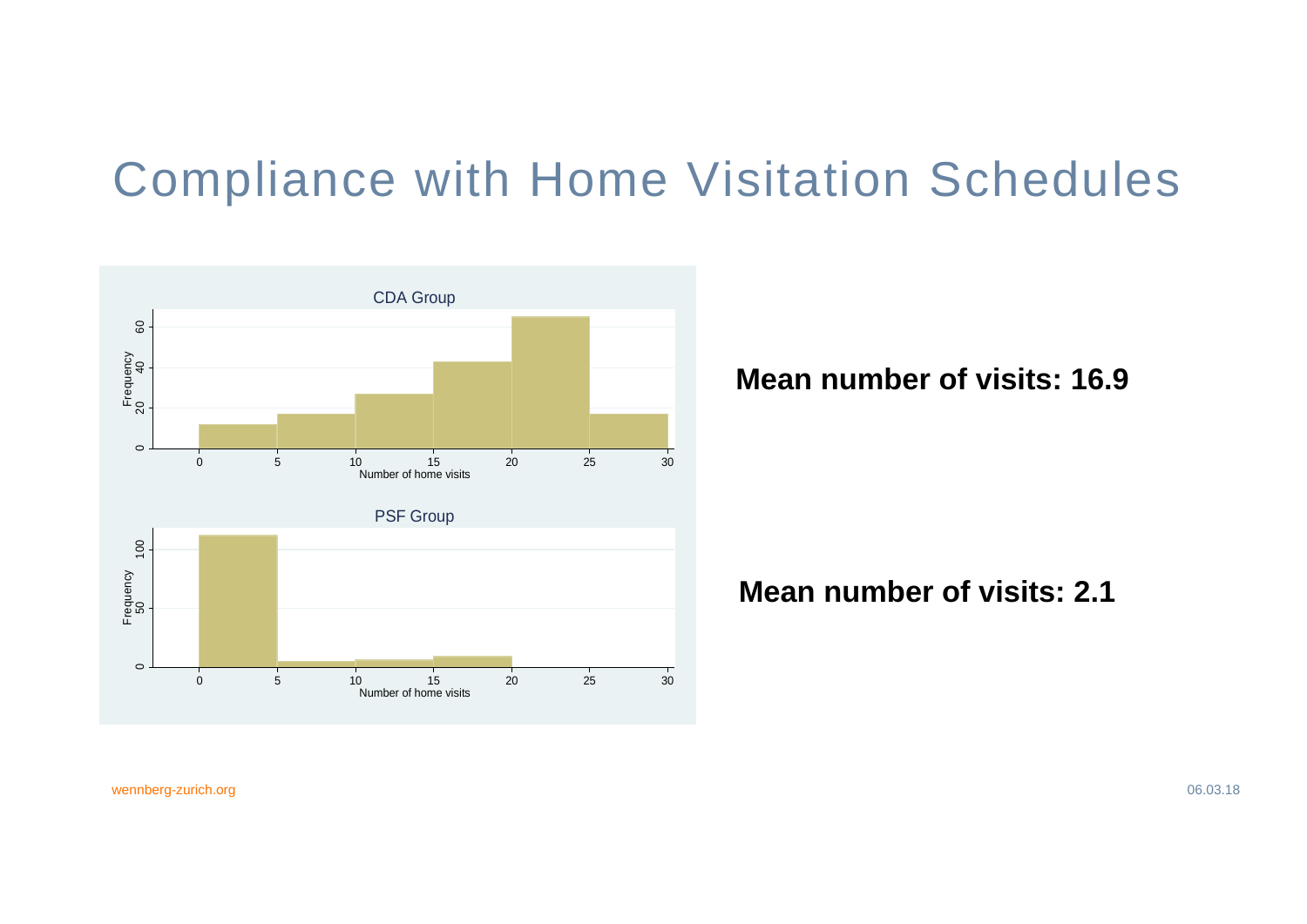## Results Summary

- $\bullet$  Home visiting programs can lead to substantial improvements in early childhood development in urban middle-income settings
- $\bullet$  Different from previous studies in Bangladesh and Pakistan we found that integrating these services into existing CHW programs was not possible in Brazil
- $\bullet$  New cadre of health workers will likely be needed for delivering ECD services in middle and high income settings